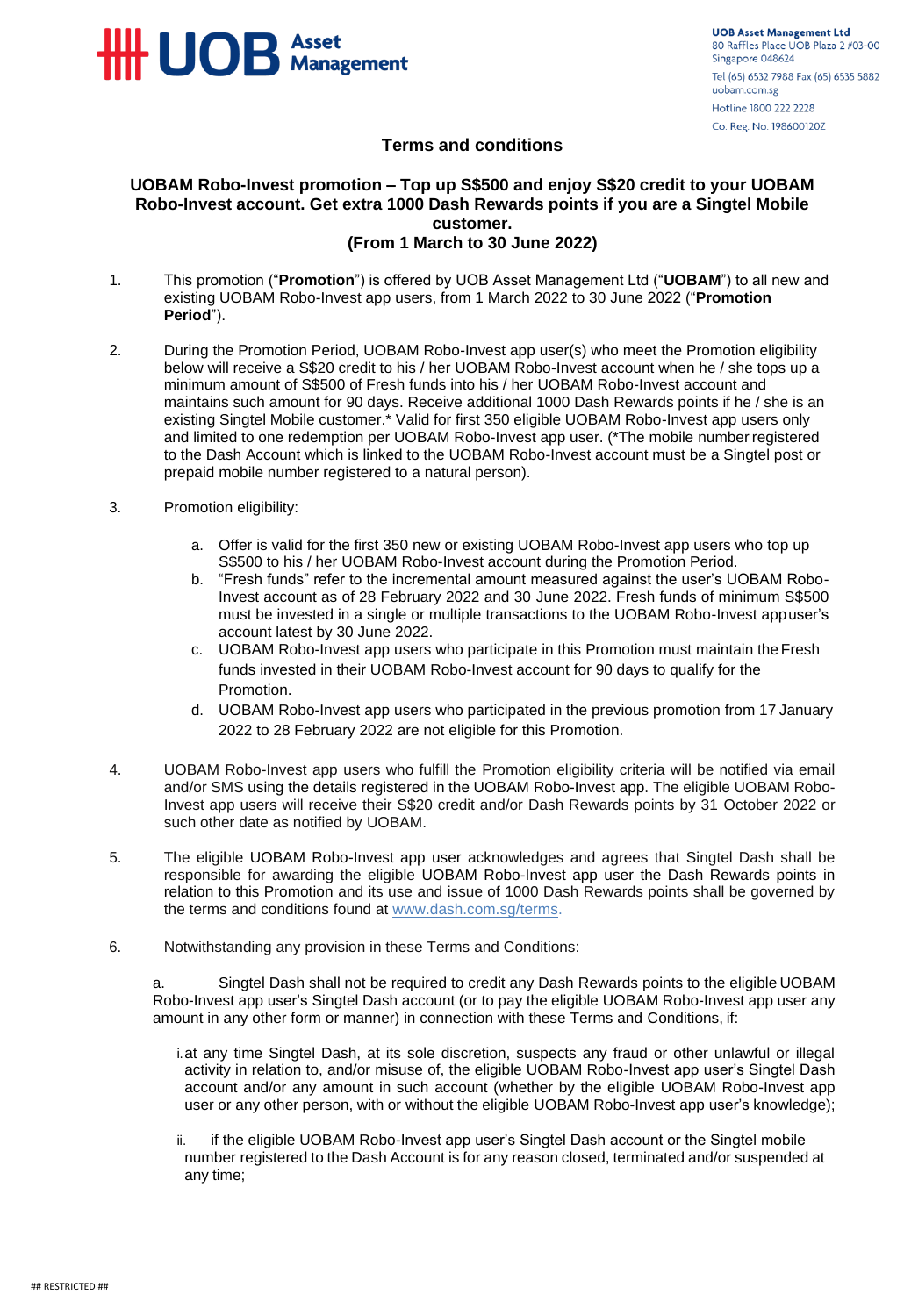

iii. the phone number which is registered in respect of the Singtel Dash account is for any reason, and at any time, changed (whether by the eligible UOBAM Robo-Invest app user or any other

person, with or without the eligible UOBAM Robo-Invest app user's knowledge);

iv. at any time, Singtel Dash reasonably believes that the eligible customer is involved in manipulating, rigging, abusing, cheating the underlying Singtel Dash system (or a third party system) or is otherwise engaged in any activity calculated to game such system or gain an unfair advantage;

or

v. crediting such Dash Rewards points will result in the balance standing to the credit of the eligible customer's Singtel Dash account exceeding the permissible limit.

b. Singtel Dash shall be entitled, at its sole discretion and without prior notice to the eligible UOBAM Robo-Invest app user, to remove from the eligible UOBAM Robo-Invest app user's Singtel Dash account, the Dash Rewards points (or any part thereof) which have been credited in connection with these Terms and Conditions, if:

i.such Dash Rewards points were wrongly granted to the eligible UOBAM Robo-Invest app user for any reason whatsoever; or

ii.any of the events described in paragraphs 6(a) shall occur.

- 7. If an eligible participant is subsequently found to be ineligible or disqualified for any reason, UOBAM reserves the right at its absolute discretion to withdraw/forfeit any gift or prize related to the Promotion, and/or (if already awarded) reclaim the value of the any gift or prize through such modes and methods as UOBAM may so decide at its absolute discretion, including, but not limited to, substituting or varying deducting from that said party's account(s) with UOBAM, sums equal to the value of the said gift or prize. No participant shall be entitled to any payment or other compensation in such an event.
- 8. Notwithstanding anything to the contrary, UOBAM reserves the right at its absolute discretion (i) to determine whether any participant has met all the requirements of this Promotion and/or to receive any applicable prize or gift, (ii) to terminate this Promotion or (iii) vary, delete or add to any of these terms and conditions at any time without notice. This includes, without limitation, substituting or varying the value of any gift or prize related to the Promotion, the eligibility criteria of any participant, the Promotion Period, and/or delivery dates and/or and all participants shall be bound by such amendments.
- 9. UOBAM's decisions on all matters relating to this Promotion shall be final and binding on all participants. UOBAM is not obliged to give any reason or prior notice on any matter relating to this Promotion or to enter into any correspondence with any persons. No communication, correspondences, claims and/or appeals will be entertained.
- 10. UOBAM will not be liable or responsible for (i) any injury, loss, expenses, charges or damage whatsoever as a result of or in connection with the participation in this Promotion, (ii) any breakdown or malfunction in any computer system or equipment or any access and/or use or failure or inability to access and/or use any websites or app or any inability to download any website, app or document/form or (iii) any loss or damage or expenses arising in connection with the Promotion or reliance on any 3<sup>rd</sup> party links or any website, app or document/form, howsoever arising, including without limitation, from any late or non-notification, any error in computing, technical hardware or software breakdown, malfunctions or defects, failed, delayed or incorrect transactions, or lost or unavailable network connections, or any notice that is lost or misdirected which may affect a participant's eligibility to participate in the Promotion and/or to receive/use/redeem/claim/enjoy any prize or gift. No payment or compensation shall be paid. UOBAM makes no representation or warranty to the quality of any prize or gift provided in connection with the Promotion or the performance of any goods and services provided by the manufacturer, merchant, merchant, agent, supplier or service provider in connection with any Promotion prize or gift.